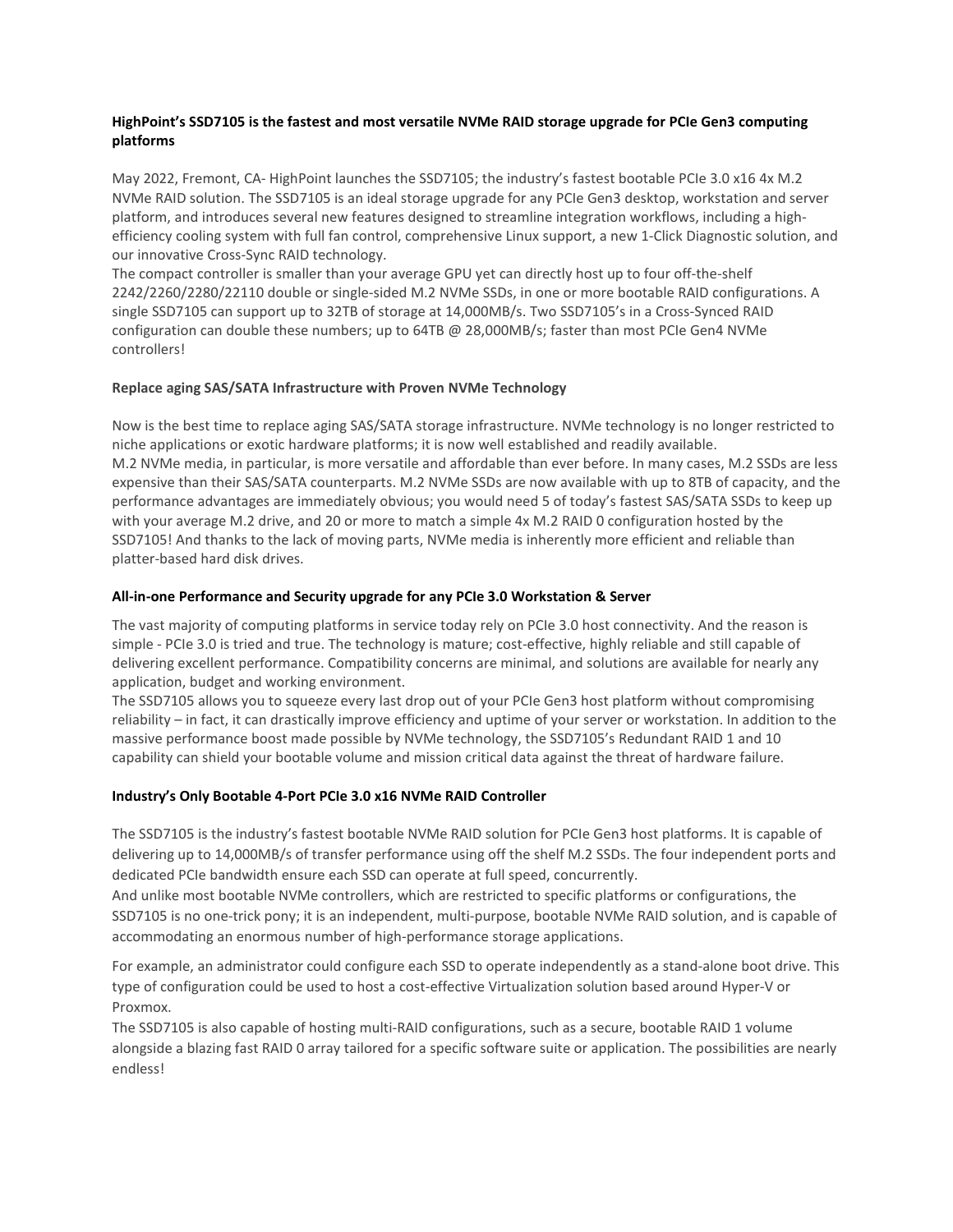# **Need more than 14,000MB/s? HighPoint's Cross-Sync Technology delivers Gen4 performance in a Gen3 package!**

HighPoint's revolutionary Cross-Sync NVMe RAID technology allows administrators to combine two independent PCIe 3.0 RAID controller cards to function as a single device; effectively doubling your transfer bandwidth and storage capability!

The process is seamless and entirely transparent to the host system. The Windows or Linux OS will recognize the two 4-port cards as a single 8-Port NVMe device. A dual-card Cross-Synced SSD7105 configuration can host up to 64TB of storage and deliver up to 28,000 MB/s of transfer performance – exactly what you would expect from today's fastest 8-port PCIe Gen4 controllers!

## **Works with all Major Windows and Linux Platforms**

The SSD7105 is fully compatible with all major Windows and Linux based operating systems. Comprehensive device driver support is available for Windows 11 and 10, Server 2022 and 2019, and Linux Distributions such as RHEL, Debian, Ubuntu, Fedora, Arch, Proxmox and Xenserver.

In addition, we offer Binary driver development services, and Open-Source driver packages for other or nonstandard distributions.

**Linux Binary Driver Packages** are developed specifically for a particular distribution and kernel. Binary drivers are easy to install, even for novice Linux users.

**Linux Open-Source Package with Auto-Compilation packages** are ideal driver for most Linux applications. The administrator need only install the root package; the driver will handle all future updates automatically, such as checking/monitoring the status of kernel releases, preparing the system environment, recompiling a new driver, and installation.

**macOS Support for Non-bootable storage configurations** - SSD7105 is compatible with 2019 Mac Pro's and legacy 5,1 workstation platforms, and can be used to host non-bootable NVMe SSDs and RAID arrays. Device drivers are available for macOS 10.x and 11.x.

## **Advanced NVMe RAID Engine**

The SSD7105's advanced NVMe RAID engine is capable of supporting bootable RAID 0, 1, 10, arrays and singledrives, including mixed configurations of single-disks and arrays, multiple arrays, multiple boot volumes, and boot + storage configurations.

*RAID 0 (Striping)* - Also known as a "stripe" array, this mode delivers Maximum Performance and capacity by linking multiple NVMe SSD's together to act as a single storage unit.

*RAID 1 (Mirroring)* - This mode creates a hidden duplicate of the target SSD, and is ideal for applications that require an extra layer of data security.

*RAID 10 (Security & Speed)* - RAID 10 offers the best of both worlds. Two RAID 1 arrays are striped together to maximize performance. RAID 10 is capable of delivering read performance on par with RAID 0, and is superior to RAID 5 for NVMe applications. Unlike RAID 5, RAID 10 doesn't necessitate additional parity related write operations, which reduce the DWPD/TBW life span of NVMe SSDs.

## **Ultra-Quiet Active Cooling Solution with Full Fan Control**

The SSD7105's advanced cooling system combines a full-length anodized aluminum heat sink with an ultradurable, near-silent fan, and high-conductivity thermal pad. This compact, ultra- efficient solution rapidly transfers waste heat away from critical NVMe and controller componentry, without introducing unwanted distraction into your work environment.